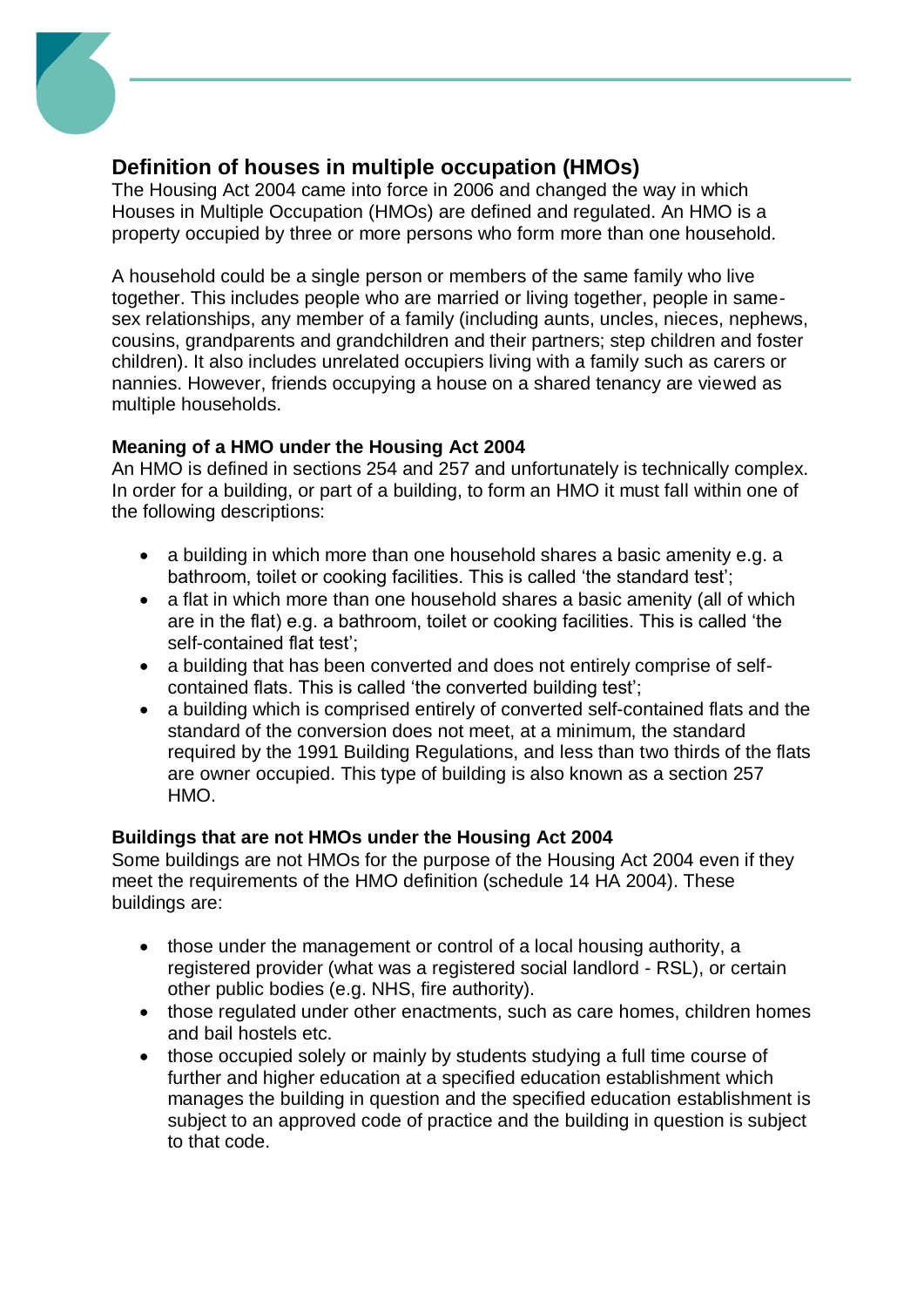

- those that are occupied for the purpose of a religious community whose main occupation is prayer, contemplation, education or the relief of suffering (this exemption does not apply to section 257 HMOs).
- those that are occupied by a freeholder or long leaseholder and any member of his household (if any) and any other persons not forming part of his household and not exceeding two in number e.g. a resident landlord with up to two lodgers would be excluded (this exemption does not apply to section 257 HMOs).
- those that are occupied by only two persons each of whom form a single household e.g. a flat share of no more than two persons.

#### **HMOs subject to mandatory licensing**

All local authorities are currently obliged to license larger HMOs – those with three or more storeys and occupied by five or more people (forming more than one household). This does not include properties converted into self-contained flats (section 257 HMOs).

#### **HMOs to be included in the proposed scheme in Camden**

We are currently considering the introduction of a borough wide scheme, which will include all HMOs which are not currently subject to mandatory licensing and which are not subject to the exemptions detailed in the legislation.

This will also include properties which have been converted into self-contained flats which do not meet the standards of the 1991 Building Regulations (section 257 HMOs). However, we are proposing that licensing will only apply to those properties where half or more of the flats are tenanted (including those with resident landlords).

The number of storeys will not be relevant in the new scheme. Examples of properties that would be included in the new scheme:

| <b>Property description</b>              | <b>Likely occupiers</b>                                                                                                                                                                                                                                                                                                                                       |
|------------------------------------------|---------------------------------------------------------------------------------------------------------------------------------------------------------------------------------------------------------------------------------------------------------------------------------------------------------------------------------------------------------------|
| <b>Bedsits or rented rooms</b>           | Individuals who live there have no connection to<br>each other. The landlord rents each room<br>separately. The tenant only has exclusive use of<br>their own room, although there are likely to be<br>shared facilities such as kitchens, bathrooms or<br>toilets. Or there may be facilities which are for the<br>tenant's own use but not within the room. |
| <b>House or flat shares</b>              | Likely to be rented by a group of students or<br>young professionals on one contract. The group<br>may know each other when they move in, and<br>choose replacement tenants when someone<br>moves out.                                                                                                                                                        |
| <b>Resident landlord with</b><br>lodgers | The owner lives on site and rents out rooms to<br>more than two lodgers. Occupiers may share<br>meals with the owner, or have meals included, or<br>they may live independently.                                                                                                                                                                              |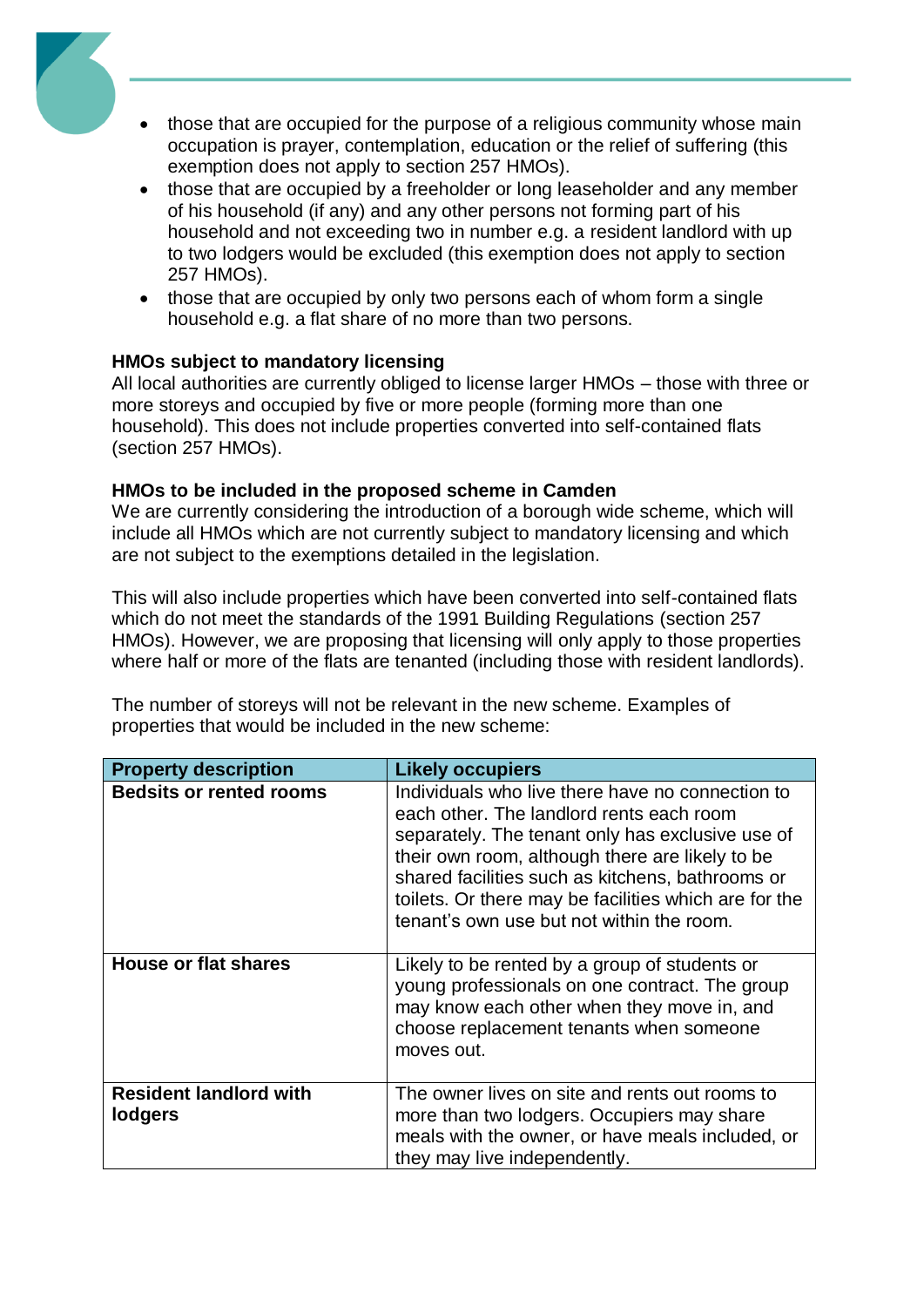| <b>Property description</b>                                    | <b>Likely occupiers</b>                                                                                                                                                                                                                                    |
|----------------------------------------------------------------|------------------------------------------------------------------------------------------------------------------------------------------------------------------------------------------------------------------------------------------------------------|
| <b>Houses converted to self-</b><br>contained flats or studios | Residents don't share facilities like bathrooms<br>and kitchens. Half or more of the units will be<br>tenanted. This does not apply to properties which<br>were originally built as self-contained flats - only<br>those that were subsequently converted. |
| <b>Student accommodation</b>                                   | Parts of the building have shared facilities such<br>as kitchens, bathrooms and toilets. Student<br>accommodation would be exempt if run by an<br>exempted university or organisation.                                                                     |
| <b>Hostels</b>                                                 | This would include hostels managed by charities<br>and refuges for people seeking refuge from<br>domestic abuse. It would not include youth or                                                                                                             |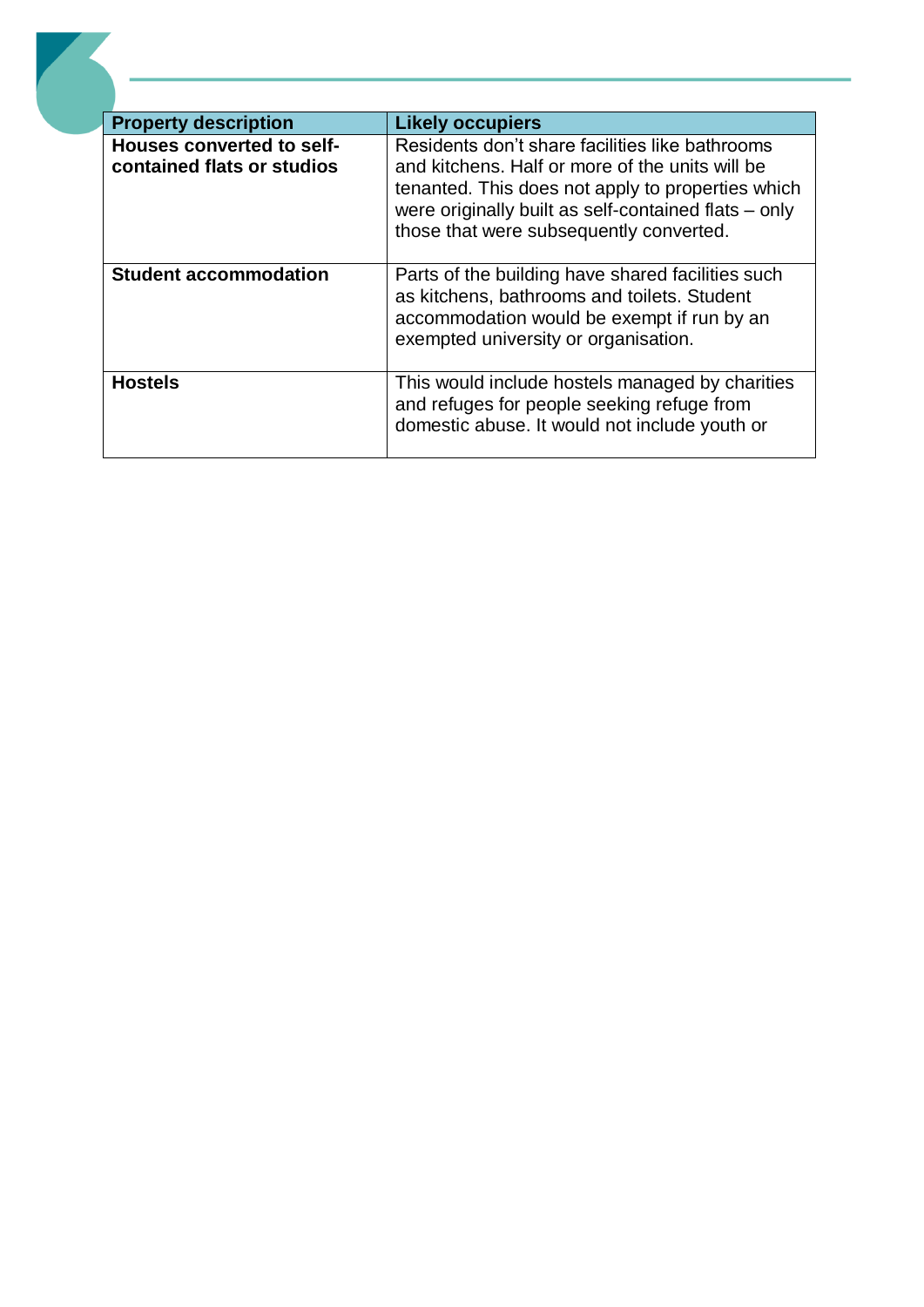## **Case study one**

A two-storey, mid-terrace property with planning permission for conversion to two self-contained flats was instead converted into a one bed flat, four selfcontained studio flats and two non-self-contained bedsits occupied by seven persons forming seven households.

A complaint was received from one of the tenants about the size of her accommodation as well as damp and mould.

An inspection revealed problems with damp and mould, poor internal arrangement, poor fire precautions, lack of proper cooking facilities, poor thermal insulation, lack of natural and mechanical ventilation and a defective WC.

Because the property was only two storeys high, it fell out of mandatory licensing. It only came to the attention of the Council because of a complaint.







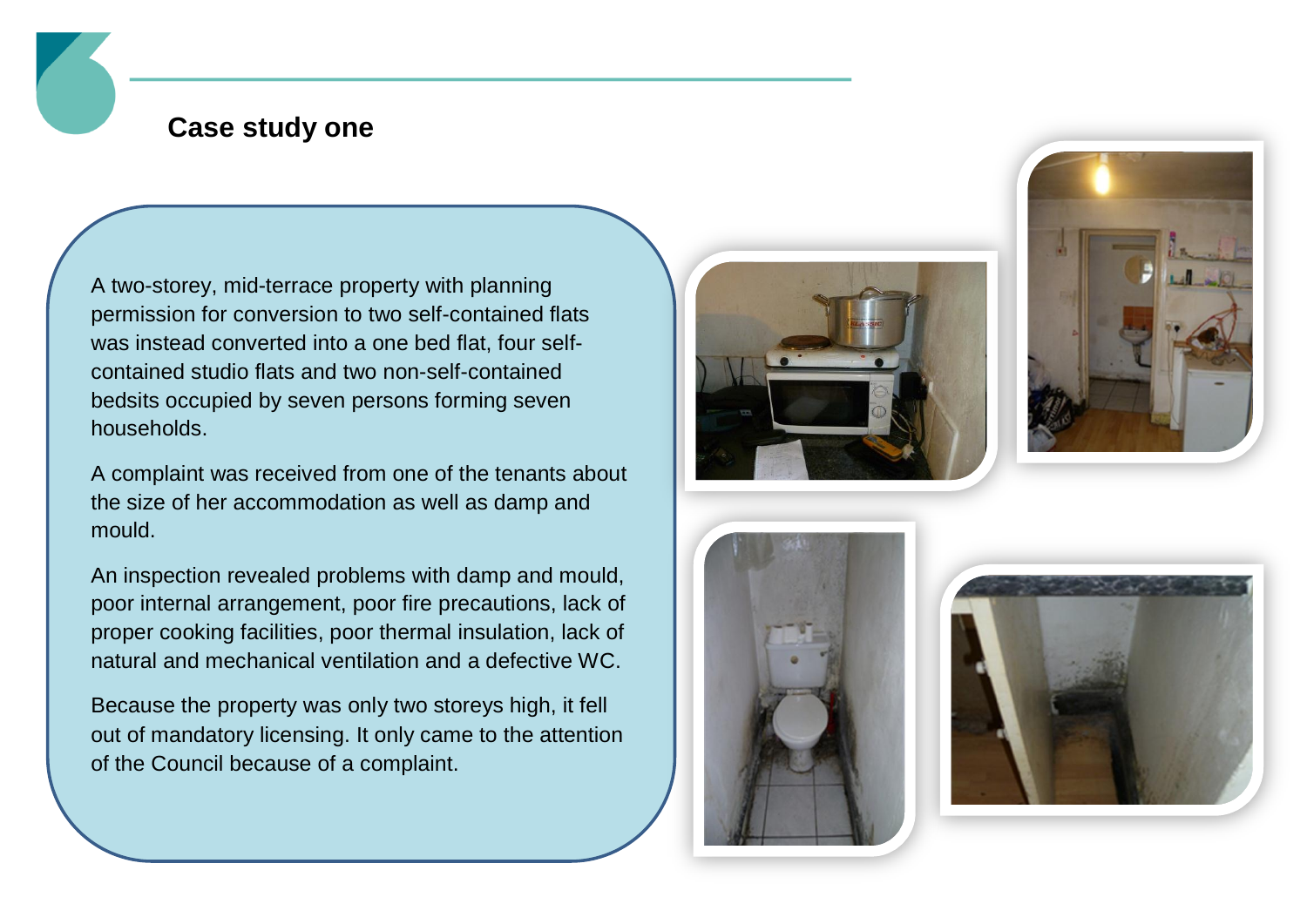### **Case study two**

A two-storey, end of terrace, mews house was previously used as a car repair garage. The first floor and part of the ground floor was converted into one dwelling about 20 years ago. It has six lettings. There is a shared kitchen and living room. The ground floor self-contained flat was converted from the remainder of the garage without planning permission.

An inspection found that the ground floor studio flat had inadequate natural lighting and ventilation. The bedroom/living area had three very small casement windows at a very high level, which made them impossible to use without a ladder. In addition, there was no thermal insulation to the solid walls and original garage doors which, together with a lack of fixed heating, caused the property to be excessively cold.

The property as a whole had a lack of thermal insulation and fixed heating, dangerous mezzanine sleeping areas, lack of fire protection, no suitable fire detection system, lack of mechanical ventilation to bathrooms and kitchens, penetrating dampness and insufficient electrical sockets. One room had no operable windows.

The property is not required to be licensed as a HMO under the Housing Act 2004 as it is only two storeys. It came to the Council's attention after a referral from planning who had received a complaint from neighbours.

A suspended prohibition order was served on the ground floor studio which meant that once the current tenant moved out, the property could not be re-let. The owner agreed to carry out work to the rest of the property and used a professional architect to draw up plans to amalgamate the two units and gain planning permission. The mezzanine beds have been removed, thermal insulation installed and high specification storage heaters and additional electrical sockets fitted. A fire alarms system has also been installed – and partition walls and ceilings between rooms have been lined to provide 30mins fire protection.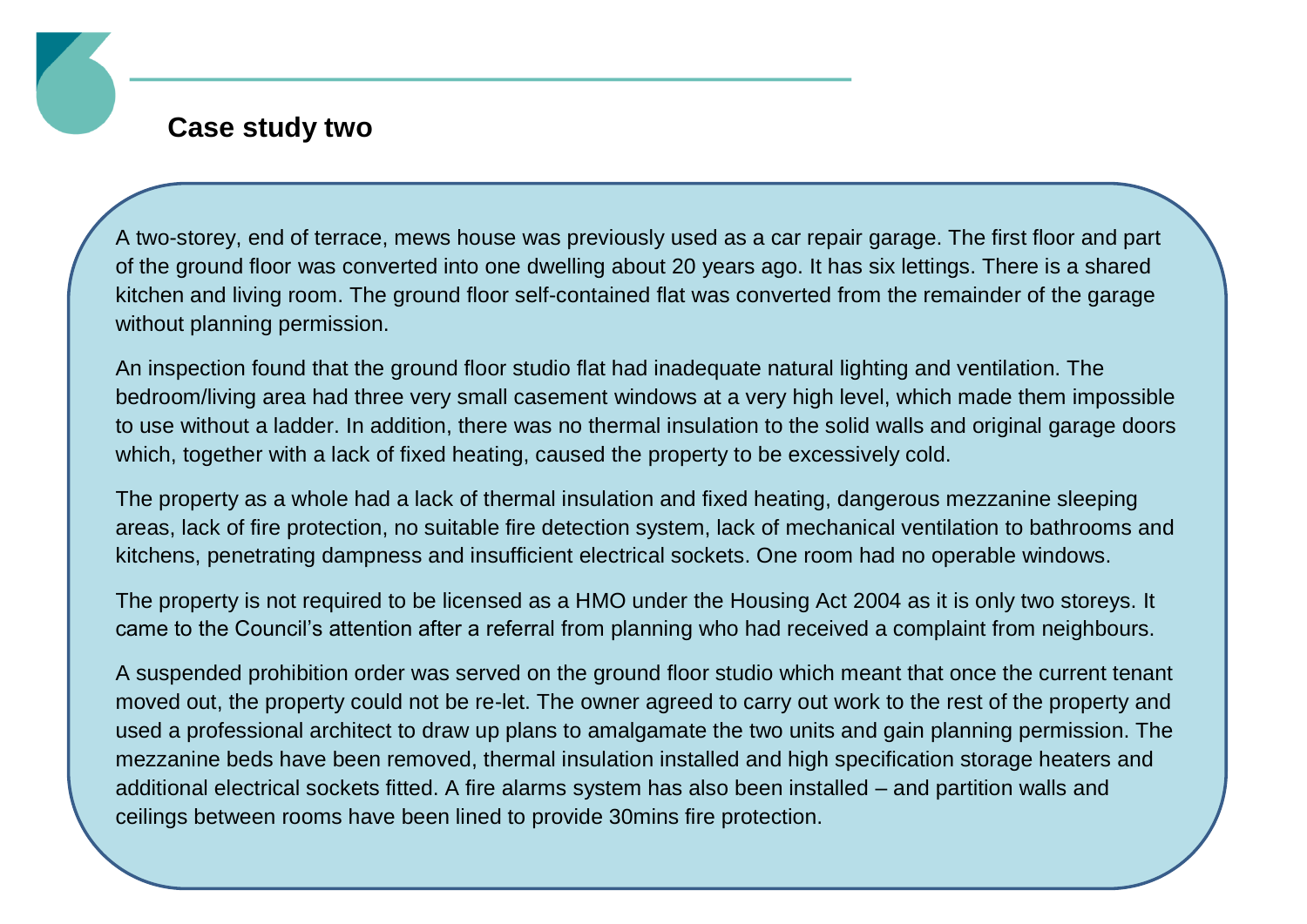# **Case study two**









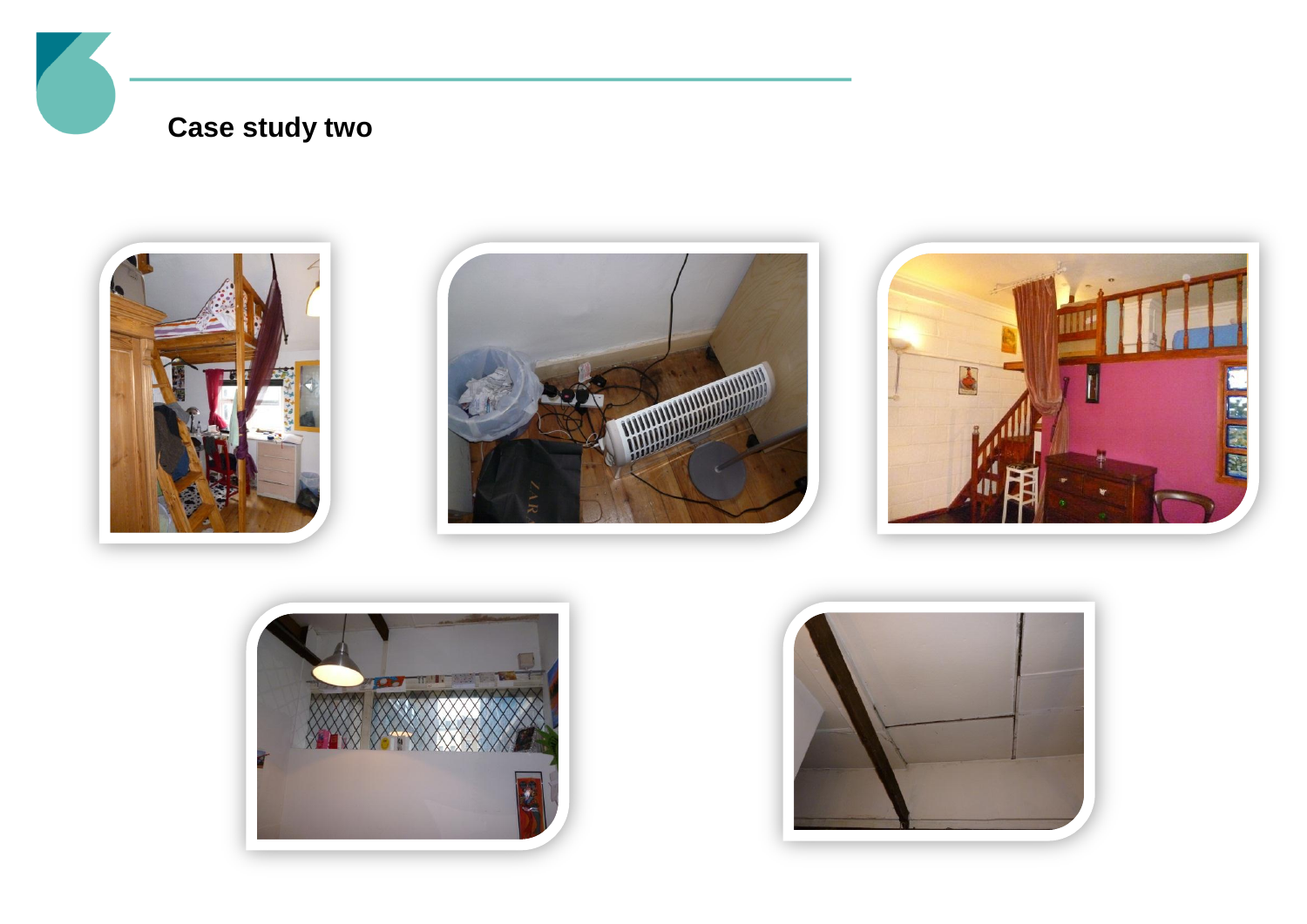### **Case study three**

Two flats were built backing onto a three storey property with a commercial property on the ground floor. The ground floor studio flat has been converted from would have been the rear storage to the commercial premises. The basement studio has been created from what would have been the basement. The works were carried out without planning permission and the owner has been able to obtain a certificate of lawful development. As the two flats were self-contained, the property was not subject to mandatory licensing.

A complaint was received from one of the tenants. The ground floor flat had severe penetrating dampness caused by defects to the drainage and brickwork to the rear elevation and the flat roof above. This had caused serious problems with black mould growth and the lighting and ventilation in the internal bathroom was not working. The kitchen sink was blocked and therefore not functioning. The heating was insufficient.

There was a leak to the wash basin in the bathroom to the ground floor flat, causing serious problems with dampness in the basement flat below and the ceiling to the internal bathroom of this flat had collapsed. Again the lighting and ventilation did not work. The only natural lighting to the bedroom/living room was from an opaque plastic skylight inset into ground floor level at the rear. This did not provide enough lighting or ventilation. It was also defective causing penetrating dampness and black mould. The main light was not working, leaving only a small light under a kitchen unit to provide light to the whole studio. The heating was insufficient.

A notice was served under the Environmental Protection Act 1990 requiring urgent works and longer terms works. The landlord carried out the works under the threat of legal action and increased the amount of natural lighting and ventilation to the basement flat.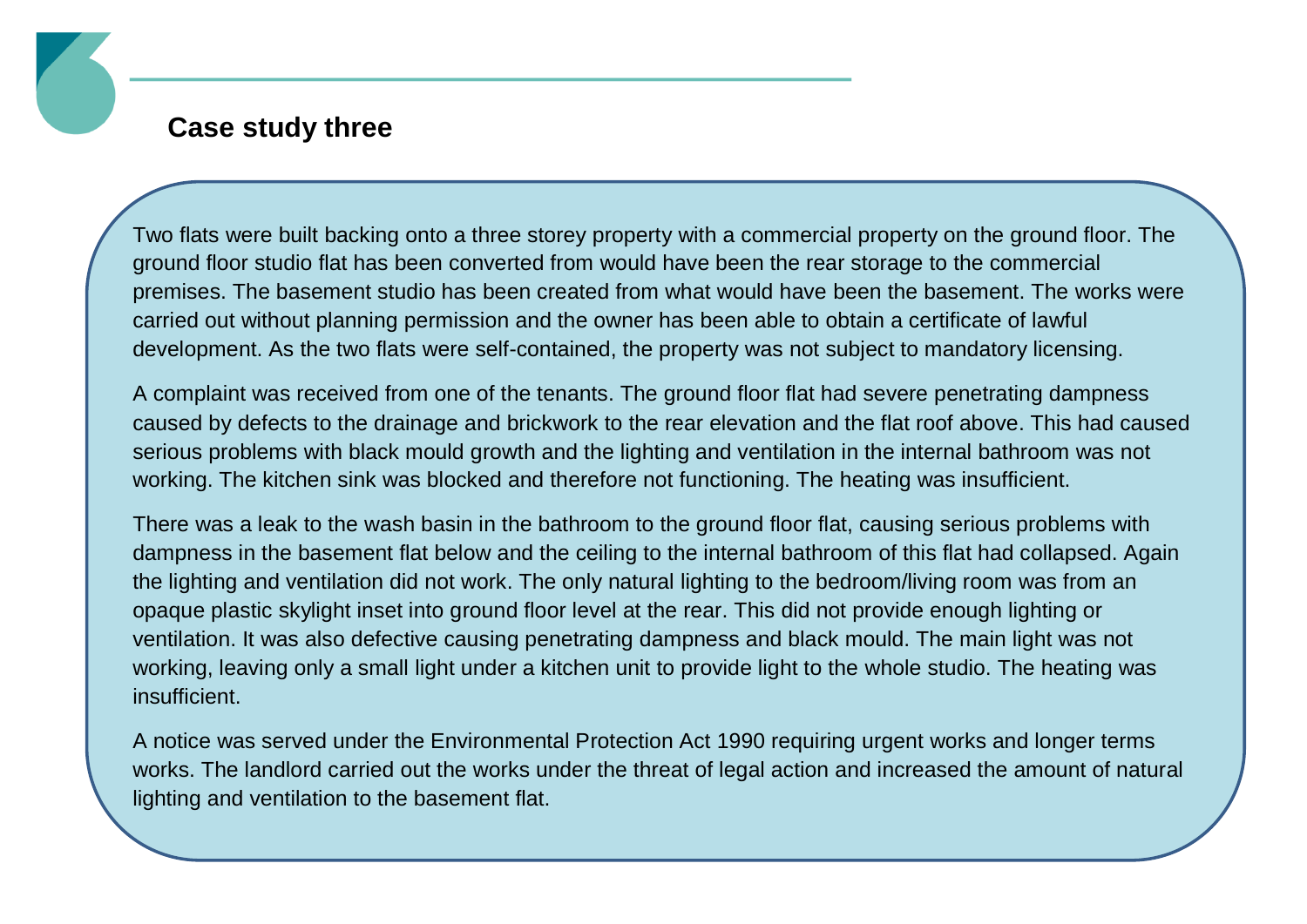# **Case study three**